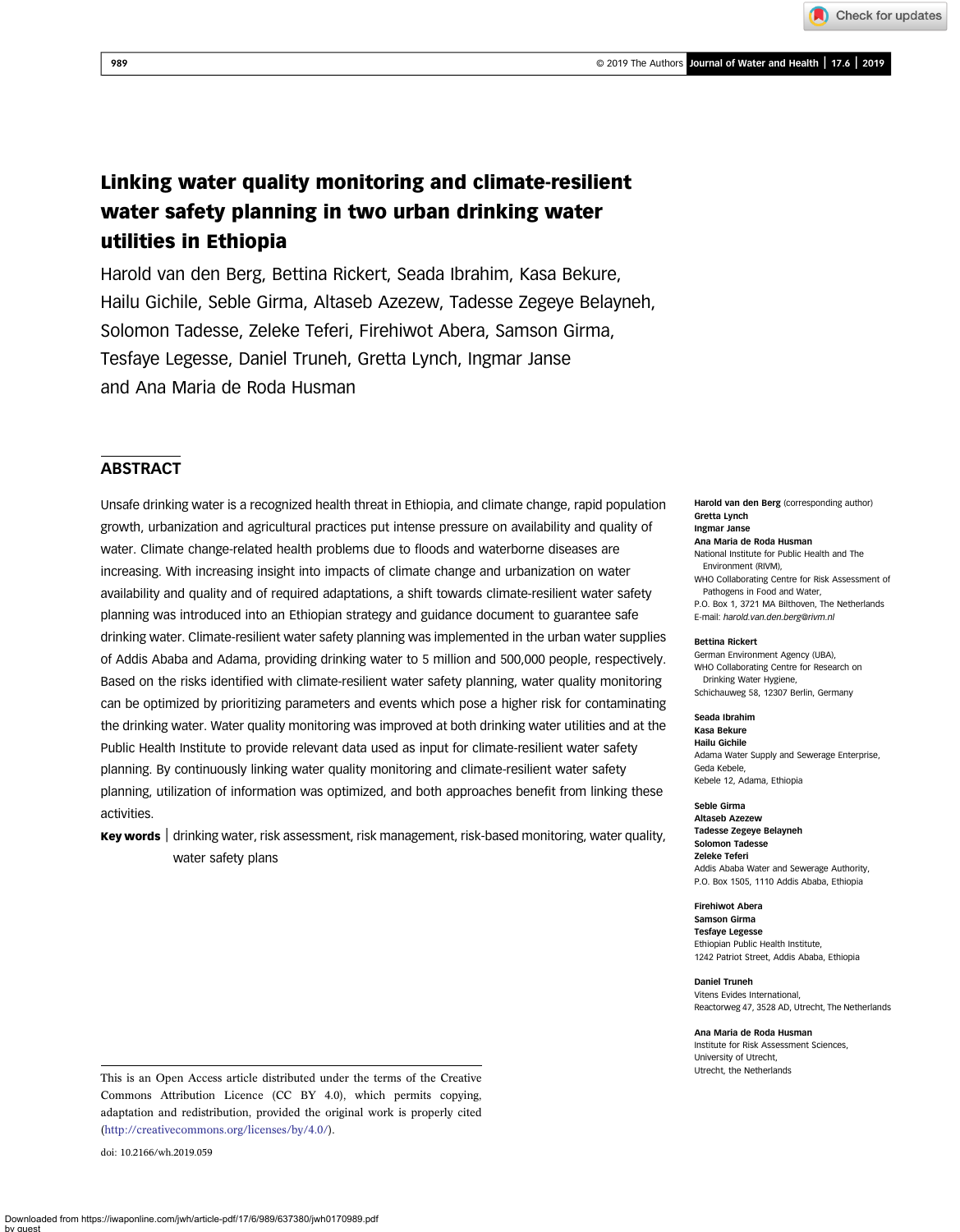#### INTRODUCTION

Safe and readily available drinking water is important for public health and was declared a UN human right in 2010  $(UN 2010)$ . In 2015, 2.1 billion people still lacked safely managed drinking water services, of whom, 582 million people abstracted water from non-improved and unprotected sources worldwide [\(WHO and UNICEF](#page-12-0) 2017). Drinking unsafe water may cause exposure to pathogens, which can result in waterborne diseases such as cholera, gastroenteritis and hepatitis E [\(Howard & Bartram](#page-11-0)  $2003$ ). Although considerable improvements have been achieved, poor drinking water quality still is a recognized health threat in Ethiopia since a considerable burden of disease originates from unsafe water. In Ethiopia, the mortality rate attributed to unsafe water, sanitation and hygiene services is 43.7 per 100,000 persons [\(WHO](#page-12-0) 2018), and the average Ethiopian child suffers five to 12 diarrheal episodes yearly as a result of poor drinking water and poor environmental sanitation ([MoH](#page-11-0) 20II). An outbreak of acute watery diarrhoea was reported in nine regions of Ethiopia between January and December 2017 [\(WHO Afro](#page-12-0) 2018). Another outbreak with 1,117 suspected cases of hepatitis E and 21 deaths was reported among refugees residing in the Gambella region from April 2014 to January 2015 ([Browne](#page-11-0) et al.  $2015$ ). [Adane](#page-11-0) et al.  $(2017)$  concluded that acute diarrhoea among children under five years of age in slums of Addis Ababa can be reduced by continuously available piped water supplies and education of urban caregivers.

The importance of water, sanitation and hygiene for development, poverty reduction and health had previously been recognized in, among others, the United Nations Millennium Declaration and is reflected in Sustainable Development Goal (SDG) 6.1 of the UN declaration Transforming our world: the 2030 Agenda for Sustainable Development [\(UNGA](#page-12-0) 2015), which calls for achieving universal and equitable access to safe and affordable drinking water for all by 2030. The UNICEF/WHO Joint Monitoring Programme update and SDG Baseline report on drinking water, sanitation and hygiene [\(WHO and UNICEF](#page-12-0)  $20I7$ ) showed that in Ethiopia, the proportion of the population with access to an improved water supply was increased from 58% to 75% between 2000 and 2015, with an increase of the population with access to safely managed supplies from 5% to 11% in the same timeframe ([WHO and](#page-12-0) [UNICEF](#page-12-0) 2017).

The frequency and intensity of extreme weather events with possible consequences for drinking water safety are increasing due to climate change [\(Delpla](#page-11-0)  $et$   $al.$  2009; [Seneviratne](#page-11-0) 2012). In the context of climate change, a degradation trend of drinking water quality leads to an increase of at-risk situations leading to potential health impacts [\(Delpla](#page-11-0) et al. 2009). Eastern Africa is one of the most vulnerable regions with respect to the impacts of cli-mate change [\(Samson](#page-11-0) et al.  $20\text{m}$ ), and in Ethiopia, climate change-related health problems, such as mortality and morbidity due to droughts, floods and waterborne diseases are increasing ([Simane](#page-11-0) *et al.*  $20I6$ ). The effects of climate change will continue to magnify without the right adap-tation and mitigation measures ([Simane](#page-11-0)  $et$   $al.$   $2016$ ). Besides climate change, rapid population growth, urbanization and inappropriate farming put intense pressure on the available water ([Simane](#page-11-0) et al. 2016).

The World Health Organization (WHO) established a 'Framework for Safe Drinking-water' which encompasses setting health-based targets, a risk assessment and risk management approach and a system of independent surveillance ([WHO](#page-12-0)  $20\text{H}$ ). A so-called water safety plan (WSP) is the recommended risk assessment and risk management approach, including all steps in water supply from catchment to consumer. In 2017, the WSP approach was extended by also identifying and managing climate-related impacts from catchment to consumer ([WHO](#page-12-0) 2017). In 2015, the Federal Ministry of Water, Irrigation and Energy published guidelines for CR-WSP Implementation for Urban Utility Managed Piped Drinking Water Supplies [\(MoWIE](#page-11-0) 2015). The steps for implementing CR-WSP are shown in [Figure 1](#page-2-0).

As part of the WSP approach, different monitoring should be applied to provide information on drinking water operations and drinking water quality:

• testing and monitoring of the quality of drinking water (verification monitoring) and source water used for drinking water production;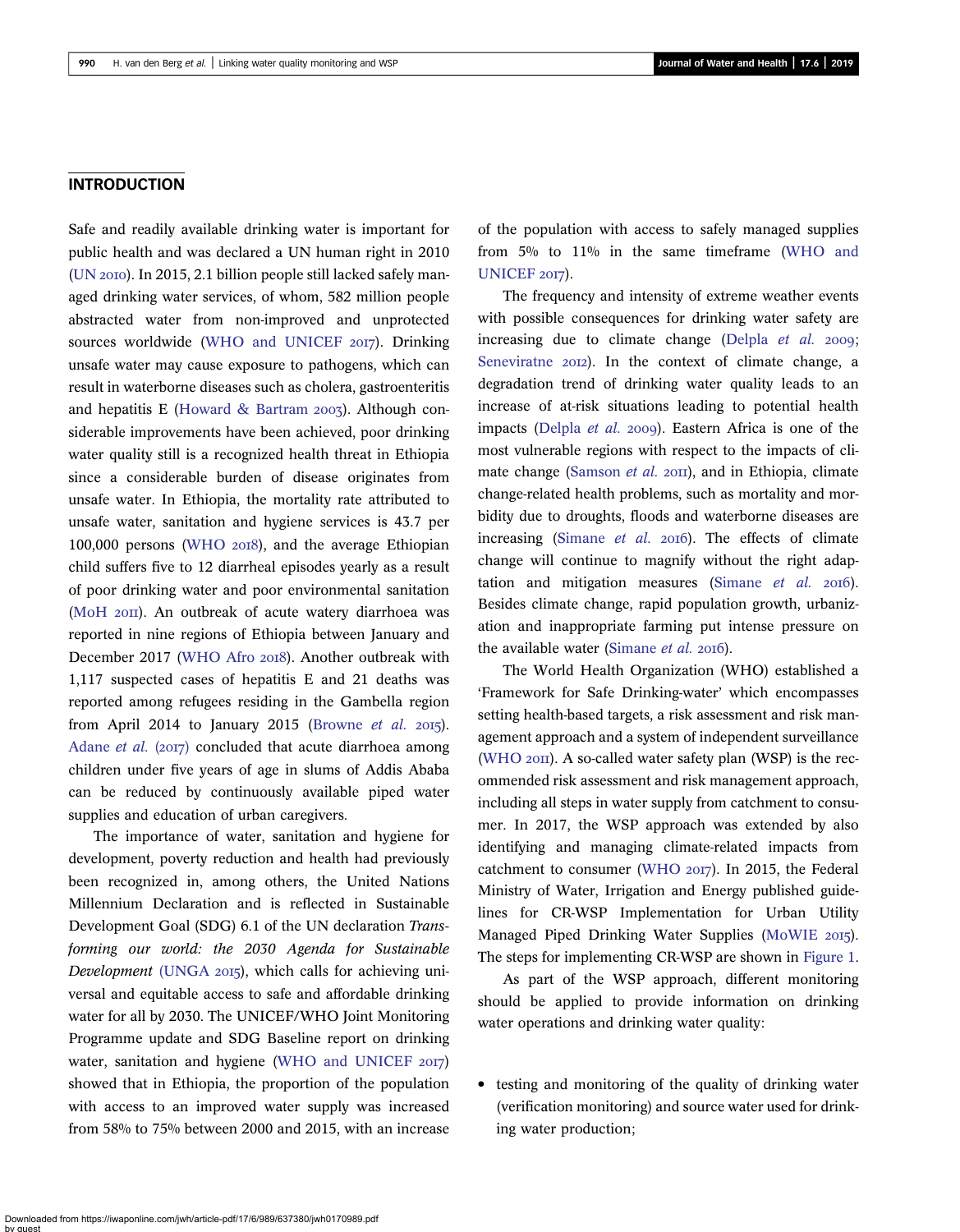<span id="page-2-0"></span>

Figure 1 | Steps of CR-WSP (adapted from [MoWIE 2015](#page-11-0)).

- monitoring to demonstrate the performance of control measures under normal and exceptional circumstances (validation monitoring);
- monitoring operational parameters showing whether the processes in drinking water supplies are operated safely (operational monitoring).

These types of monitoring are key elements that contribute to drinking water safety, and thereby protecting public health [\(WHO and IWA](#page-12-0) 2009).

In Ethiopia, the physical, chemical and bacteriological requirements for drinking water are described in the Compulsory Ethiopian Standard for Drinking Water Specification ([Ethiopian Standards Agency](#page-11-0) 2013). Ethiopian drinking water utilities are mandated to comply with the requirements of these standards for drinking water supply. The 'Framework for Safe Drinking-water' prescribes that surveillance should be carried out by an independent agency. The established regulatory arm of the Federal

Ministry of Health which is Food, Medicine and Health Care Administration and Control has an Inspection and Surveillance directorate responsible for regulating water quality monitoring (WQM) ([MoH](#page-11-0) 2014).

The project Source to Tap and Back (S2TAB) started in 2013 in Ethiopia. The goals of the project were to establish:

- a stakeholder dialogue and capacity development approach for improved financial and environmental sustainability of drinking water services;
- improved control of wastewater discharges in the catchments;
- water resource protection;
- measures to reduce sedimentation in the catchment reservoirs;
- improved water supply and service delivery in two drinking water supplies;
- increased access to improved sanitation;
- reduction of non-revenue water to reduce water loss.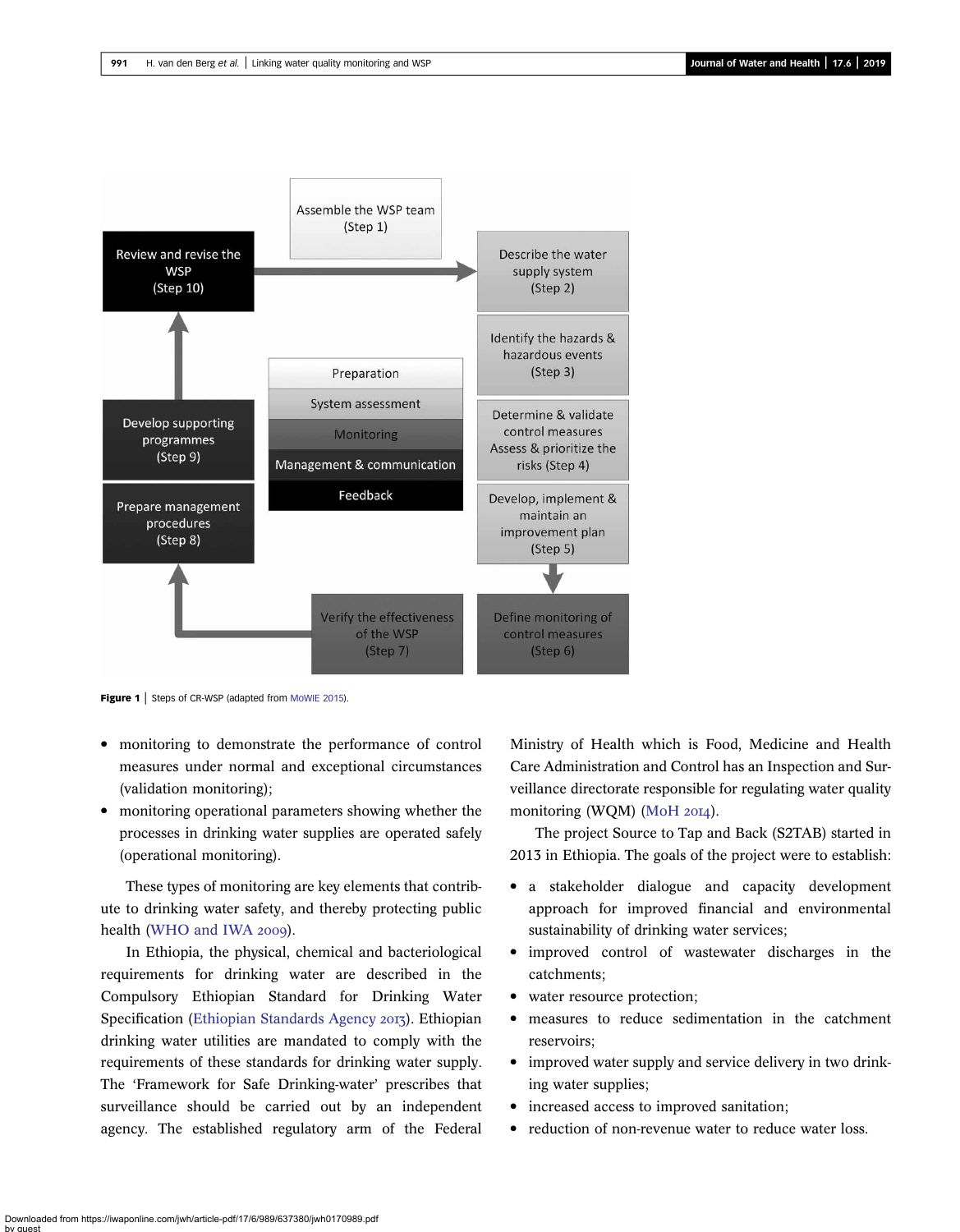Vitens Evides International (VEI) coordinated this Dutch–Ethiopian project, which involved four Ethiopian and five Dutch partners: Addis Ababa Water and Sewerage Authority (AAWSA); Adama Water Supply and Sewerage Enterprise (AWSSE); Oromia Water Mineral and Energy Bureau; Ethiopian Public Health Institute (EPHI); Vitens Evides International (VEI); Dutch Water Authority Vallei en Veluwe; Dutch Water Authority Zuiderzeeland; MetaMeta; and Dutch National Institute for Public Health and the Environment (RIVM). For the implementation of CR-WSP, the German Environment Agency (UBA) was subcontracted.

In this study, we focused on the part of the project S2TAB to improve water supply and service delivery. The objectives of this part of the project were to implement CR-WSPs in the urban water supplies of Addis Ababa and Adama and to strengthen drinking WQM at the laboratories of both drinking water utilities and the EPHI. The study aims at showing how a strong link was established between CR-WSP and WQM and how these complementary approaches benefit from joined implementation to promote sustainable provision of safe drinking water in urban utilities.

## MATERIAL AND METHODS

#### Drinking water utilities and laboratories

The AWSSE is a company responsible for water and sewerage services in Adama. AWSSE provides water supply service to approximately 500,000 people. The company was established under the municipality of Adama in 1930 and under the Oromia Water Mines and Energy Bureau. AWSSE is governed by a board consisting of representatives from several government offices. AWSSE has one drinking water treatment plant, at the site of which the laboratory for testing drinking water is also located.

The Addis Ababa Water and Sewerage Authority (AAWSA) is responsible for providing water and sewerage services to Addis Ababa, the capital of Ethiopia. The service area (over five million people) is limited to the boundaries of Addis Ababa city administration. AAWSA was established in 1971 and is governed by a board consisting of representatives from several government agencies. AAWSA has two drinking water treatment plants located in Legedadi and Gefersa. The laboratory for testing drinking water is located at the head office of AAWSA.

EPHI, as the technical body of the Federal Ministry of Health, is focusing on priority disease research and strengthening the national public health laboratory services in the country. This institute is located in Addis Ababa and conducts research on the causes and spread of diseases on food and water safety issues, and thereby supports activities for the improvement of health in the country. EPHI has knowledge and expertise on water quality testing, such as physico-chemical and microbiological analyses. Previously, EPHI conducted a rapid assessment of drinking water quality ([Tadesse](#page-12-0) et al. 2010), and carried out several water quality studies in Ethiopia. Some objectives of EPHI regarding drinking water are monitoring the quality and safety of water and development of associated guidelines.

## Baseline study

At the start of the project S2TAB, a baseline study was conducted to identify the awareness of WSP at both drinking water utilities and the level of WQM at the drinking water utilities and EPHI. During the baseline study, both drinking water utilities and EPHI were visited twice in 2013 by a team from RIVM, UBA, VEI and EPHI. During the baseline study, information was gathered on the roles and responsibilities of the organizations. Furthermore, the need for implementing WSPs and improving WQM was identified by interviewing staff from the water supplies and EPHI.

### Implementation of climate-resilient water safety plans

Within the project, implementation of WSPs started in 2014 in both drinking water utilities, following the Water Safety Manual ([WHO and IWA](#page-12-0) 2009). Within the implementation period, the WSP approach was amended to integrate a focus on climate resilience [\(Rickert](#page-11-0) *et al.* 2019) according to the steps of CR-WSP, as described in the Ethiopian Guidelines for Urban Utility Managed Piped Drinking Water Supplies  $(MoWIE 2015)$  $(MoWIE 2015)$  $(MoWIE 2015)$  (see [Figure 1\)](#page-2-0).

External experts of the WHO Collaborating Centres at UBA and RIVM led the implementation of CR-WSP and supported the teams within the water utilities. As a local partner, EPHI joined the training for the implementation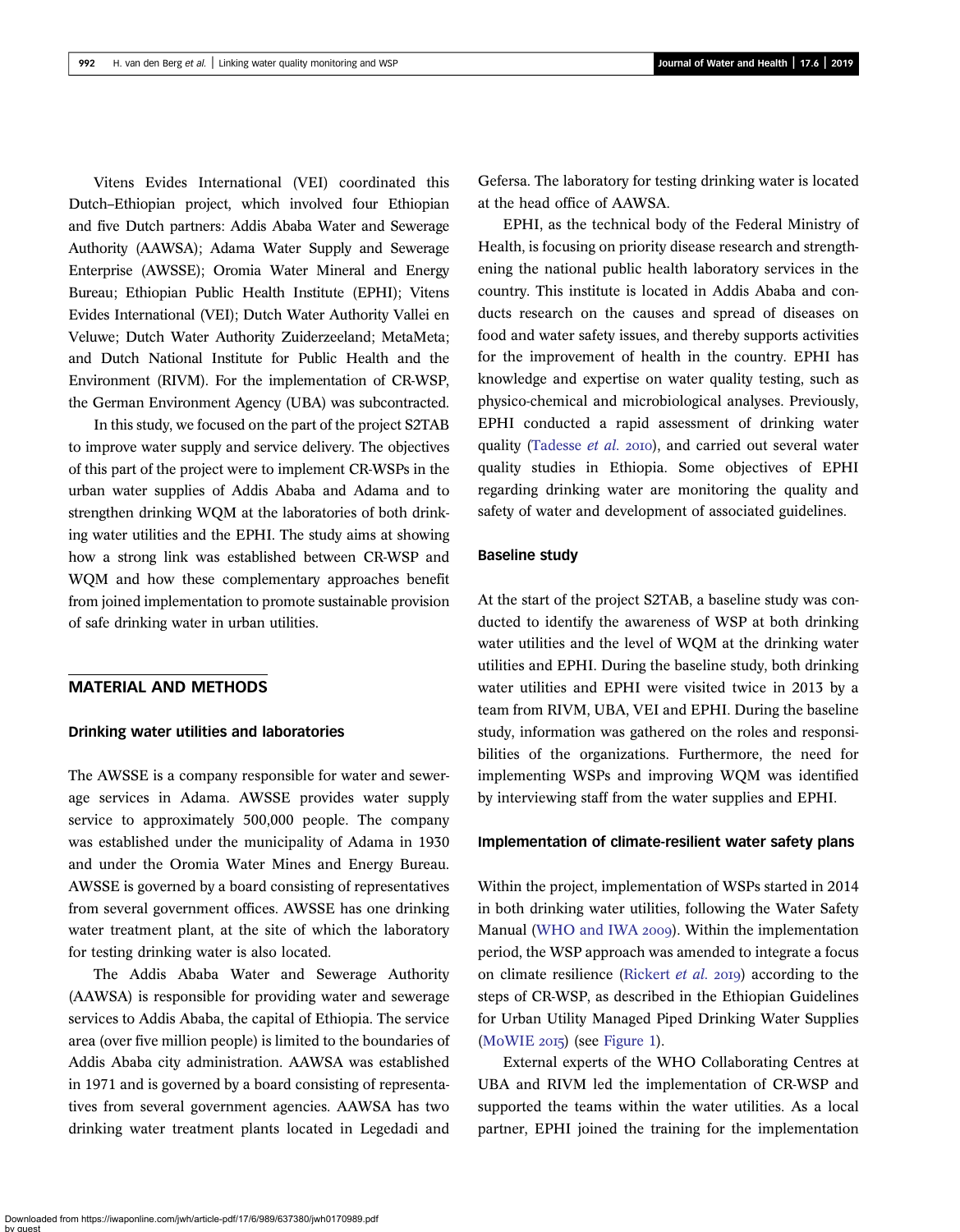of CR-WSP to gain experience for future scaling up. For the implementation, a step-by-step approach was followed during the implementation period 2014–2018 with regular visits by the external experts. During these visits, nine training and consultation meetings were provided to facilitate WSP implementation within the teams of the utilities, and two annual workshops were conducted to exchange experiences, challenges and success factors between the drinking water utilities.

## Strengthening WQM

At the national level, WQM was strengthened by training EPHI laboratory staff in pathogen detection, such as enterovirus, Campylobacter and Cryptosporidium in water. It is not mandatory to measure these pathogens in drinking water [\(Ethiopian Standards Agency](#page-11-0) 2013), but information of the presence of these pathogens in source waters used for the production of drinking water is of added value. The detection methods for these pathogens were based on molecular techniques. Training was conducted in a series of four training sessions during 2013–2018 to prepare trainees for organizing WQM and sharing knowledge with drinking water laboratories.

WQM was strengthened at the drinking water laboratories at both utilities by improving the laboratory infrastructure and providing necessary equipment. EPHI supported in purchasing materials, media and equipment from the local market. One training session on WQM for both water utilities was organized by EPHI in 2015. This session focused on the detection of core parameters, such as pH, temperature, turbidity, free chlorine and Escherichia coli. Furthermore, training was given by RIVM at both laboratories to introduce and implement new methods, both for physico-chemical and microbial testing, and to update existing procedures.

## RESULTS

#### Baseline study

The baseline study identified that both drinking water utilities and EPHI had no or only limited knowledge on WSP. WQM was in place at the laboratories of both drinking water utilities, and staff were well trained in the methods used. Nevertheless, there was a need to improve the methods and to test for additional parameters to show compliance with the national standards. The laboratories were differently equipped and both laboratories were in need of upgrading. At both drinking water utilities, monitoring data were collected and stored in logbooks, but data were not available electronically. Independence surveillance is limited to date.

Although EPHI performs several analyses for WQM, the baseline study found that WQM at EPHI should be improved by detection of additional parameters, such as heavy metals, pesticides and pathogenic bacteria, viruses and parasites. Furthermore, applying molecular techniques for the detection of pathogens was identified as an advantageous improvement for the water quality testing at EPHI.

#### Kick-off workshops

Before starting the implementation of CR-WSP and improvement of WQM, a 2-day workshop was held at each of the drinking water utilities in December 2014. The goal of these kick-off workshops was to create enthusiasm and support for the implementation. During the workshops, information was provided by RIVM and UBA on waterborne infectious diseases, WQM, CR-WSP and how CR-WSP and WQM complement each other. In total, 14 persons from the Adama water supply and 35 persons from the Addis Ababa water supply participated. Four persons from EPHI participated at both workshops to be able to support the further implementation of CR-WSP and WQM. For each water utility, a team was established for conducting the implementation of the CR-WSP and another team for improving WQM. In both utilities, there was an overlap of staff between the teams to create synergies between WQM and CR-WSP. Furthermore, each team of the water utilities had an EPHI representative assigned to support the activities.

### Implementation of climate-resilient water safety plans

Nine training and consultation meetings on the steps of CR-WSPs were provided by UBA and RIVM from December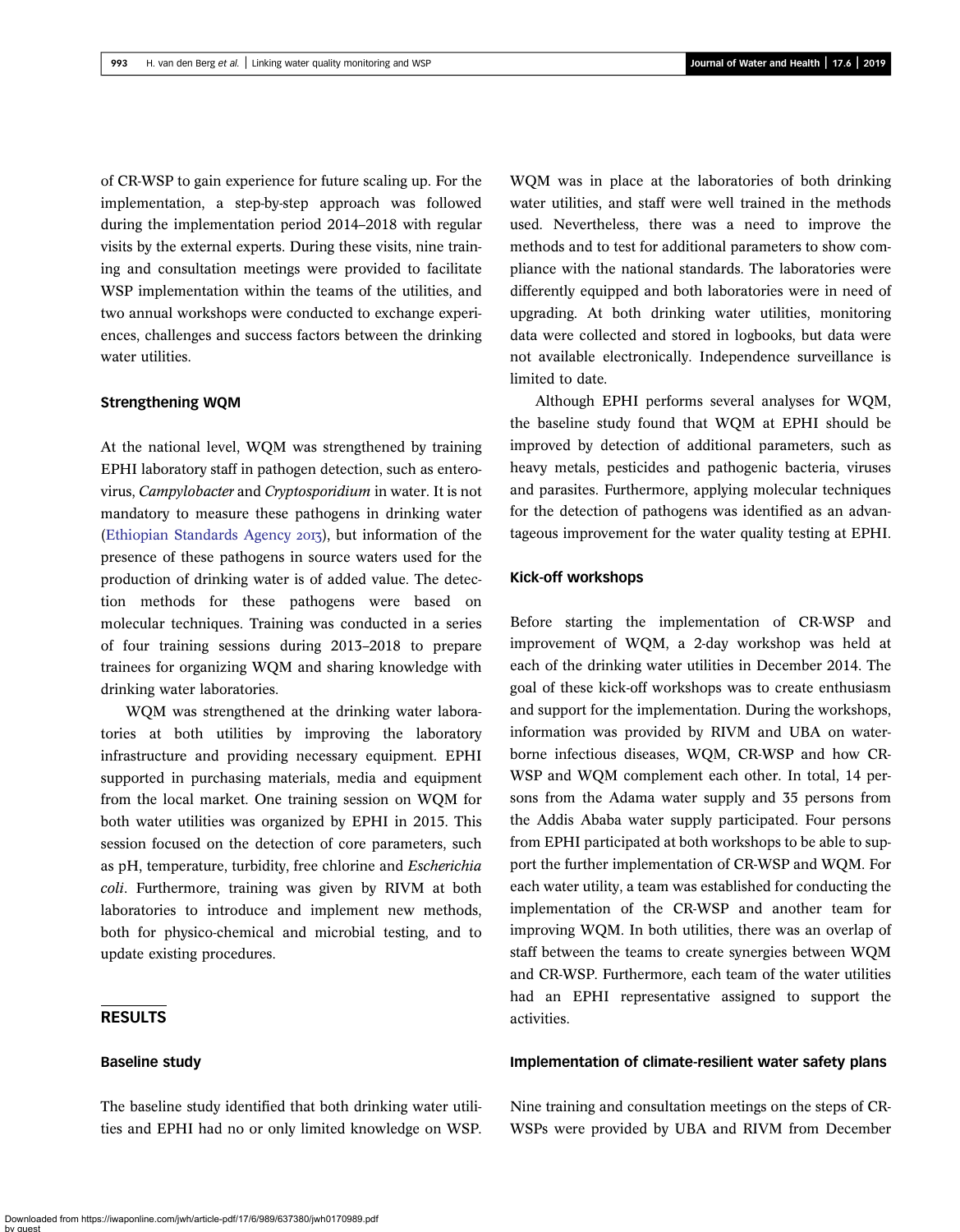2014–January 2018 to both water utilities. The training visits were used to facilitate and discuss CR-WSP implementation with the teams.

As the first task for the CR-WSP teams, a comprehensive system description was developed at each of the water utilities, based on all relevant existing documentation, and additional information was collected if needed. Based on this system description, both teams identified all hazardous events which could occur in their water supply system, potentially introducing hazards for public health. For this step, a generic list of hazardous events was used and adapted to reflect the situation in the respective water supplies ([Rickert & Van den Berg](#page-11-0)  $20I8$ ). The teams also considered hazardous events related to climate conditions such as storm events, heavy rainfall or extended drought periods.

For confirmation of the system description and hazardous events, field visits were conducted by the teams. During these field visits, new hazardous events were identified and documented. One example of such a new hazardous event was the identification of broken vent screens at storage reservoirs which may lead to contamination of the water through ingress of insects.

For all identified hazardous events, the teams investigated whether control measures were already in place. For these existing control measures, the teams validated their effectiveness by providing evidence (e.g., monitoring data, literature data or reports of visual inspections). Afterwards, risks were assessed based on the likelihood and severity of each of the hazardous events, also taking into account the presence and effectiveness of the existing control measures.

Both teams agreed on definitions for the likelihood categories ('unlikely', 'possible' and 'most likely') and severity categories ('no or minor impact', 'moderate impact' and 'major impact'), as well as for the risk categories ('low', 'medium' and 'high' risk) to be applied for the risk assessment, which were based on the definitions included in the Ethiopian guidance for urban utilities  $(MoWIE 2015)$  $(MoWIE 2015)$ . These definitions and the risk matrix were translated into Amharic language.

Based on a table documenting all possible hazardous events and resulting risks for each of the utilities, the teams drafted improvement plans for risks identified as being high or medium, and gave an overview of all proposed actions to reduce the risks. The resulting improvement plans triggered both drinking water utilities to initiate some improvements immediately, such as:

- creating awareness of working hygienically and training chemical flow workers and laboratory technicians;
- developing hygiene leaflets for drinking water production areas to create awareness of workers at the utilities and reservoirs, as well as of consumers collecting drinking water at public taps;
- conducting training on maintenance of plumber technicians and supervisors;
- updating the standard operating procedure (SOP) for sand filtration;
- preparing and updating the operation manuals at the treatment plants.

Within the project, a budget was allocated for improvements achievable in a short period and at low cost (so-called 'quick wins'), based on the improvement plans. Both teams selected some improvements from their respective improvement plans and presented these to the higher management. The following quick wins were initiated within the project:

- relocating effluent discharge of dry-sludge bed further downstream;
- cleaning of dry-sludge bed;
- building fences around four public taps;
- renewing existing vent screens at storage reservoirs in the distribution system;
- installing manhole covers;
- installing chlorine mixers in reservoirs;
- removing plants around a storage reservoir.

In addition to the quick wins and the achievements made by the drinking water utilities, further improvements were carried out within other parts of the project. Examples include:

- planting 12,000 indigenous trees in the catchment to reduce the amount of run-off and erosion (coordinated by MetaMeta);
- building 24 check dams in the catchments to reduce hazards from run-off entering the source water during rainfall (coordinated by MetaMeta and VEI);
- improving sanitation in the catchment by construction of toilets in schools and at market places (coordinated by MetaMeta and VEI).

Downloaded from https://iwaponline.com/jwh/article-pdf/17/6/989/637380/jwh0170989.pdf by guest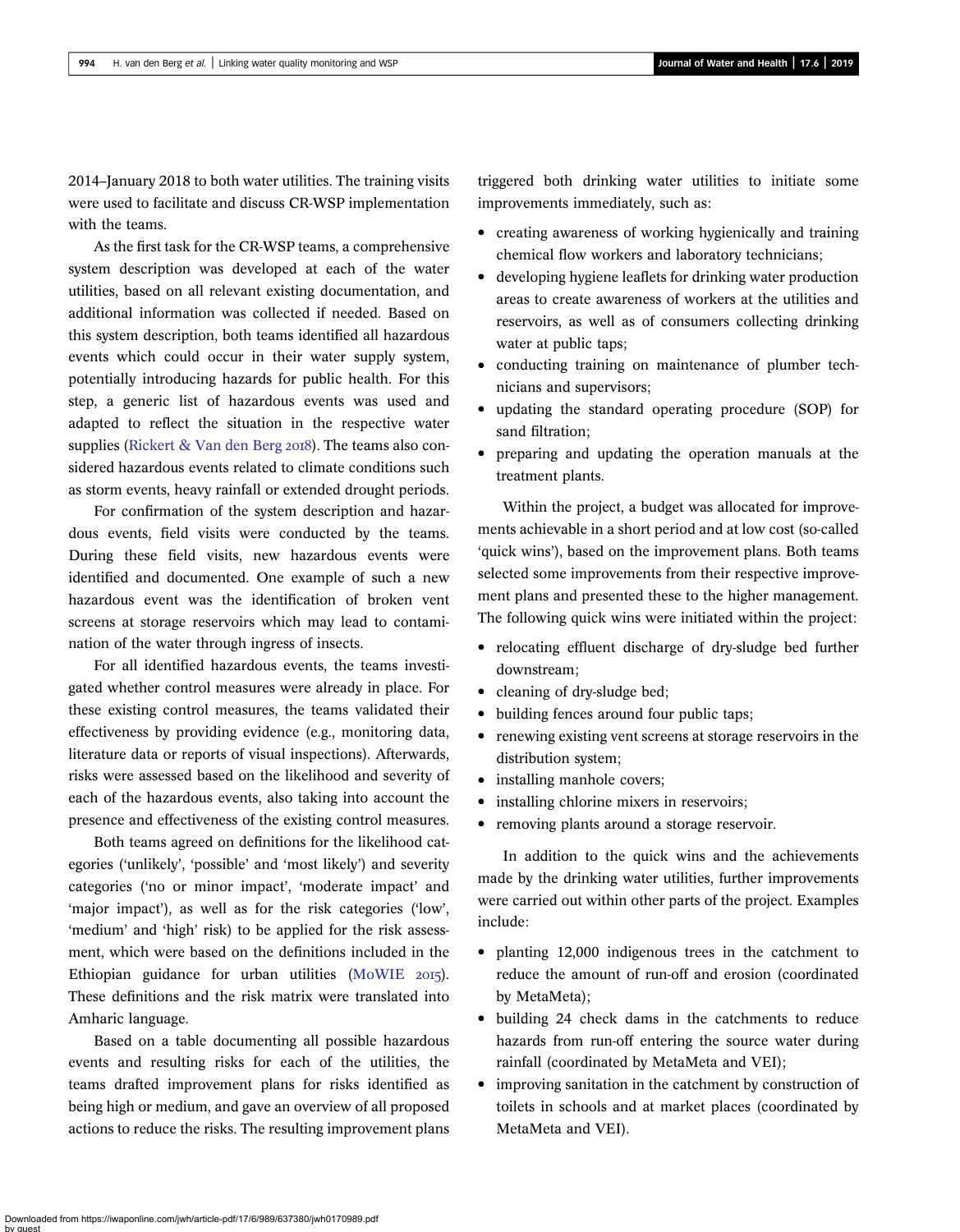Operational monitoring shows whether the control measures in place were working effectively. Based on the previously existing practices at the water utilities, both teams updated operational monitoring plans, including documentation of all activities already in place. Some examples of operational monitoring activities were:

- checking the infrastructure of a storage reservoir on a daily basis;
- controlling water in the clarifier (e.g., for algae) by visual inspection on a daily basis;
- measuring the filter depth of the sand filters every two months;
- measuring the turbidity at the treatment effluent twice per day.

The teams also documented which actions should be undertaken when the monitored parameters exceed their critical limits as specified in the operational monitoring plan.

At both drinking water utilities, the effectiveness of WSP activities was verified using auditing and compliance monitoring, as well as information on customer satisfaction. Information gathered by WQM was applied to check whether drinking water complied with drinking water quality standards. Outcomes were fed into the CR-WSP to analyse effectiveness of implemented measures and provide information on relevant hazards.

The emergency plans of both utilities were updated within the project. These include information on who should be contacted in case of an emergency, and describe several concrete emergency situations such as flooding, power disruption and bursting of chlorine gas storage cylinders. The Addis Ababa team developed separate emergency response plans for each of the utility's branch offices responsible for a specific distribution area, and documented SOPs in one book with instructions (operational manual for the production location and analysis book for the laboratory), rather than short documents to take into the field, laboratory or to the treatment plant. This team extracted the necessary information for SOPs for plumbers (branch officers) and operators (treatment plant) from the operational manual, to facilitate regular application when needed. In Adama, work instructions were available and the team updated the available work instructions and prepared additional SOPs.

At both water utilities, several supporting programmes existed, such as creating awareness on pollution of source water among consumers and the population in the catchment (farmers and industries), providing information on websites, research, training and maintenance. The project increased the awareness raising:

- by sharing the utilities' concerns about activities in the catchment, threatening the production of drinking water. Concerns were discussed with stakeholders, such as the water resource protection team established within the project;
- by preparing leaflets for public taps to provide information to the consumers how to safely collect and store water in a container and how to avoid contamination of the area around the public taps. The leaflets were provided in Amharic and in Oromian languages;
- among stakeholders, excluding the water utilities, for the possible hazards and hazardous events for the production of safe drinking water, by the utilities joining a stakeholder platform established within the project, coordinated by the Dutch Water Authorities, MetaMeta and VEI;
- among people living in the catchment on improved sanitation coordinated by MetaMeta;
- with industries on emission reduction, based on data gathered within the project by the Dutch Water Authorities, MetaMeta and EPHI;
- by preparing leaflets for drinking water production areas and at storage reservoirs in the distribution network to provide information to the workers to work hygienically. The leaflets were produced in Amharic and in Oromian languages.

Within the project S2TAB, additional training was conducted to improve the skills of employees, plumbers, laboratory staff and chemical workers.

The project provided a platform for exchange between stakeholders such as AAWSA, AWSSE, Oromia Water, Mines and Energy Bureau, basin authorities, environmental protection entities including practitioners, water resource managers, EPHI and climate scientists from Addis Ababa University to support decision-making based on knowledge of the complex water security trade-offs needed for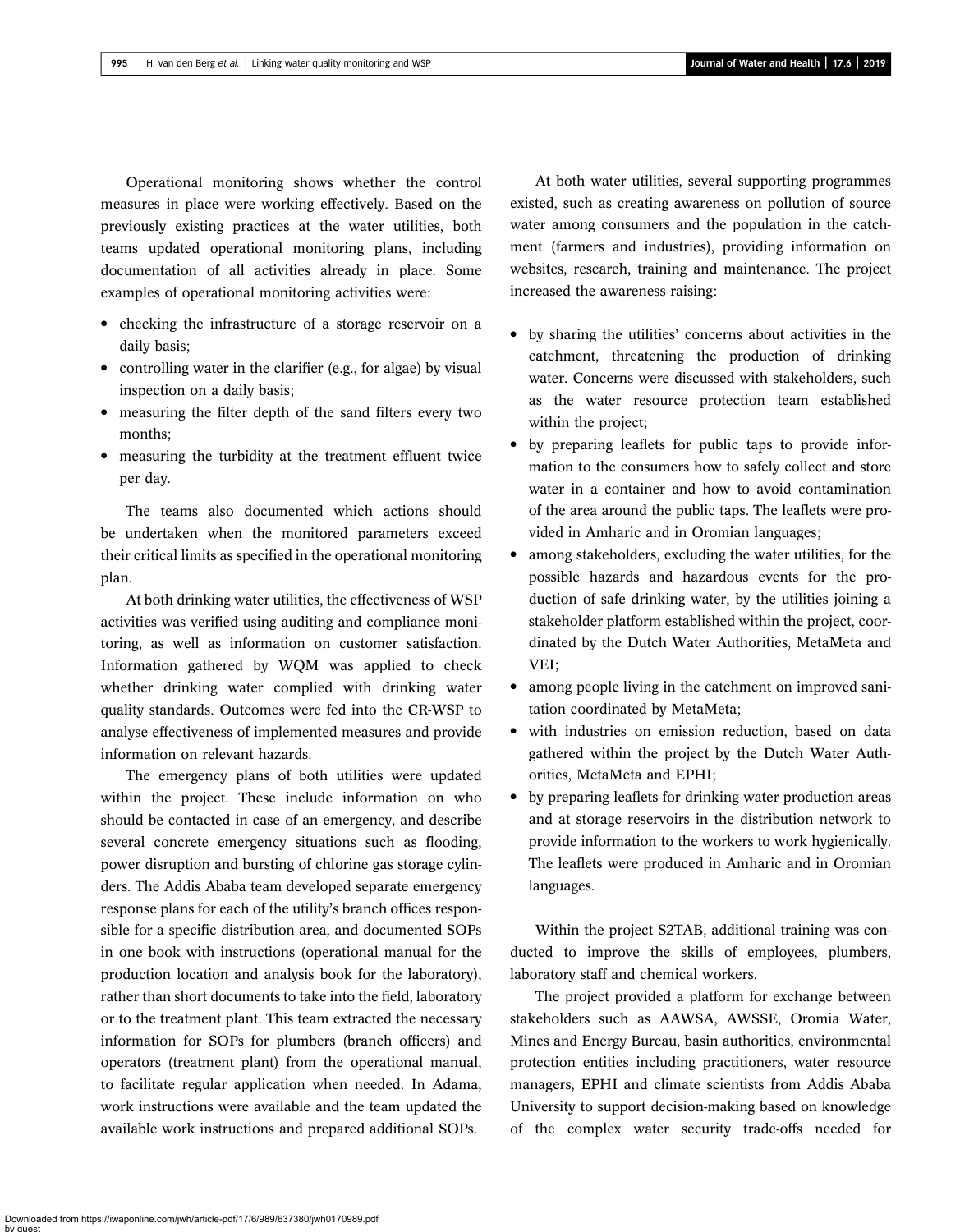resilience through providing a platform for a multi-stakeholder process.

The CR-WSP teams developed a schedule for regularly revising and reviewing their CR-WSPs. Furthermore, both utilities planned to conduct a peer view between the two drinking water utilities to learn from each other.

#### Strengthening WQM

Within the project, WQM was strengthened at both utilities by harmonizing methods according to the Ethiopian drinking water legislation and by adding parameters based on possible risks identified from CR-WSP.

Both utilities used different methods for the detection of the faecal indicator E. coli, and rarely used membrane filtration for enumeration. Therefore, membrane filtration was introduced or improved, respectively, to harmonize the methods at both laboratories. In Addis Ababa, chemical analyses were already conducted regularly on samples, however in Adama, physico-chemical analyses such as testing for turbidity, conductivity, fluoride, manganese, free chlorine and iron needed to be improved. At both laboratories, there was an interest in improving good laboratory practices and data analysis. Based on the needs' assessment, equipment, media and custom-made training sessions were provided and the laboratories' infrastructure was upgraded.

In 2015, EPHI organized a centralized training that focused on basic WQM, including sampling, physico-chemical analyses (temperature, pH, turbidity and free residual chlorine) and microbiological analyses (E. coli and coliforms) using membrane filtration techniques. The custommade training sessions followed up the centralized training and facilitated the implementation of the methods for basic WQM at both laboratories. In Adama, follow-up sessions were conducted for implementing basic WQM using the supplied materials and trained methods. The basic WQM was extended by chemical analyses for 11 new parameters, such as fluoride, nitrate, manganese and phosphate within an additional training. In Addis Ababa, sessions were conducted that focused on strengthening the current WQM programme and included both chemical and microbial WQM techniques, good laboratory practice, documentation and data analysis. At the laboratories of AAWSA and AWSSE, the staff developed 20 and 14 SOPs, respectively, for routine laboratory work and sampling. In between the training sessions, RIVM and EPHI followed up with regular visits to identify challenges and needs regarding WQM.

At both drinking water utilities, the laboratories were upgraded with the logistical support of VEI. In Addis Ababa, there were three different laboratories for chemical analysis, microbiological analysis and general laboratory work. These laboratories were outdated and were therefore renovated within the project. AWSSE had one laboratory for WQM, which was upgraded through renovation activities using the utility's own budget. Within the project, expansion of the laboratory with another room to separate chemical and microbiological analyses was initiated.

At EPHI, WQM was strengthened at the national level by introducing pathogen detection methods for enteroviruses, Cryptosporidium, Giardia and Campylobacter spp. and improving the detection of E. coli as faecal indicator using membrane filtration in combination with chromogenic media. During annual practical and theoretical training sessions by RIVM during the timeframe 2013–2018, participants became familiar with these techniques. At one of these training sessions, the drinking water utilities participated to create more awareness on pathogen (instead of indicator) detection. In the future, EPHI may disseminate these methods to different (regional) laboratories. Together with EPHI's department of food and water microbiology, a monitoring plan was developed and carried out for the detection of faecal contamination and pathogens in source waters in and around Addis Ababa. The information from this study may be used as an input for future CR-WSP revisions. Additional research, supported within S2TAB and conducted by EPHI, will provide information for the drinking water utilities, such as efficacy of water treatment during extreme weather events and the presence of antibiotic-resistant bacteria in the source waters used for drinking water production.

#### Linking water safety planning and WQM

The project linked CR-WSP and WQM activities from the start. To guarantee that information from the laboratory reached the teams involved in the implementation of CR-WSP and vice versa, one or two persons from the laboratory were a member of the CR-WSP team. In this way, risks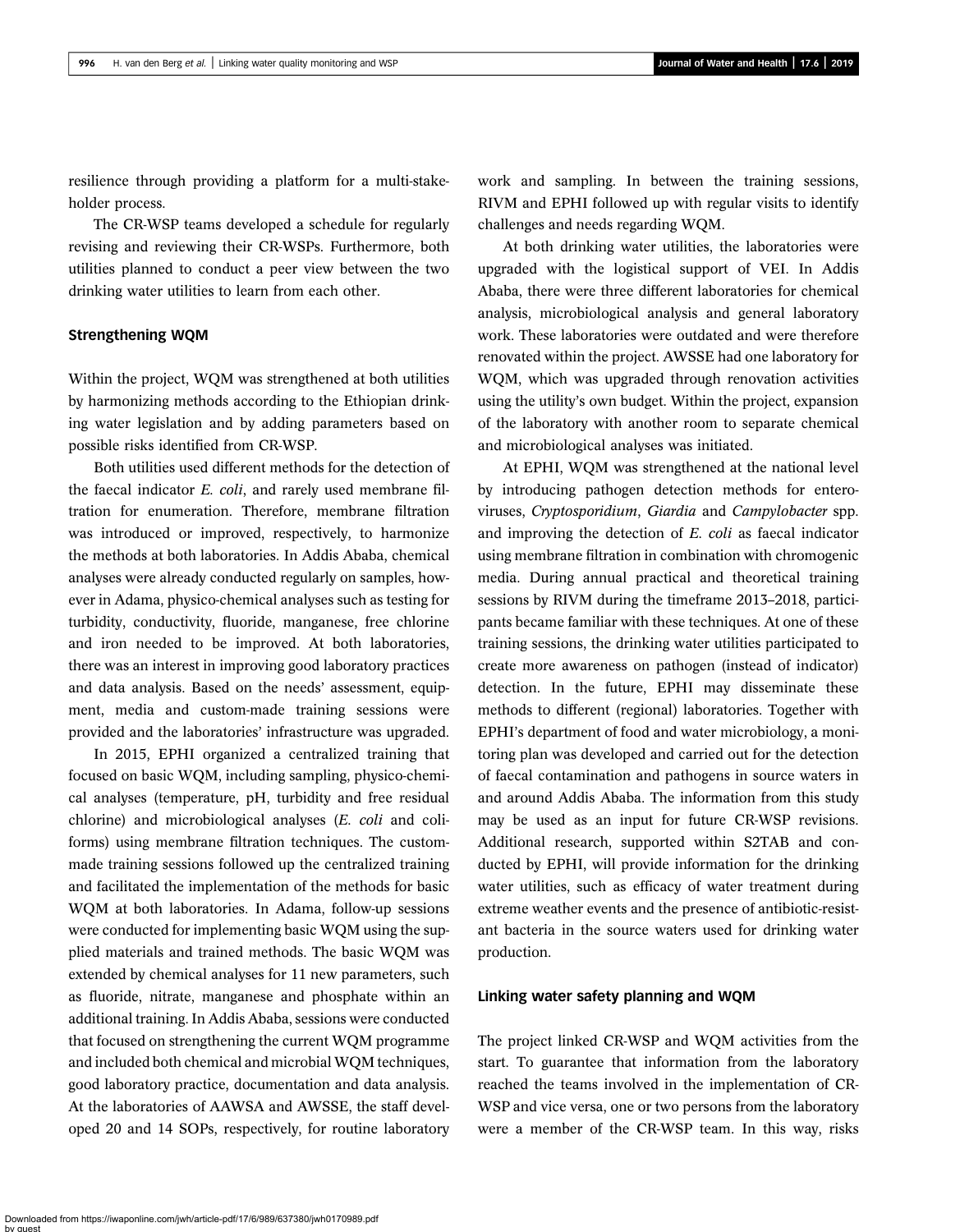identified during the implementation of CR-WSP or requests for additional information on water quality could be addressed directly to the laboratory.

During the regular visits by the external experts, CR-WSP and WQM training sessions were held back to back in order to stress the importance of linking these components. With combined sessions during the visits, information was shared between both teams of each water utility to increase awareness for CR-WSP and WQM. Three annual workshops were conducted to facilitate exchange of experiences, challenges and success factors between the drinking water utilities and EPHI.

As part of the CR-WSP, both drinking water laboratories reviewed and revised the existing WQM plan in place, also taking into account hazardous events relevant in their respective utilities. This resulted in adding parameters for future monitoring in raw water, such as fluoride in Adama and Cryptosporidium and Giardia in Addis Ababa. To harmonize management procedures, the WQM staff developed, in line with CR-WSP, SOPs for sampling, transport, chemical and microbiological analyses.

## **DISCUSSION**

Traditionally, both drinking water utilities addressed problems in the drinking water system, such as pipe breaks or customer complaints, mainly when they occurred. The WSP framework, however, is designed to proactively pre-vent hazards or hazardous events [\(WHO and IWA](#page-12-0) 2009).

CR-WSPs were successfully implemented at both drinking water utilities. As part of the CR-WSP approach, WQM is applied to provide information on the operation of drinking water treatment processes and drinking water quality. One of the challenges for the implementation of WSP is a lack of laboratory facilities and methods for WQM [\(WHO](#page-12-0) [and IWA](#page-12-0) 2009; [Rahman & Paul](#page-11-0) 2011). Therefore, facilities and methods on WQM were also strengthened.

#### Challenges identified during implementation

One of the challenges during this process was the high turnover of staff, particularly at one of the utilities. This resulted in frequent changes in the WSP teams, which had a negative

effect on sustainable implementation. During the project, organizing team meetings was a challenge because of absence of team members due to other responsibilities. The attitude of management has been described to drive or hinder effective WSP implementation in the East-Africa region as they prioritize the work of the staff [\(Parker &](#page-11-0) [Summerill](#page-11-0) 2013), and was also observed in the subject project implementation. This has been recognized for other regions as well, such as the Asian Pacific region ([Kumpel](#page-11-0) [et al.](#page-11-0) 2016), which may be caused by insufficiently supporting management. Moreover, the role and motivation of the team leader is crucial, and at both utilities the team leader changed during the project. The replaced team leaders had significantly different ideas on implementing CR-WSPs, such as composition of the teams, regular meetings and priority areas. Long time periods between project visits due to several factors reduced motivation and commitment to continue.

Challenges that affected the WSP and WQM activities were comparable to challenges as described by [Peletz](#page-11-0)  $et$   $al.$  ( $2016$ ), such as procurement processes that were delayed due to the requirement of multiple bids, lack of a provider in the country and availability of a vehicle for sampling of the distribution network. At the beginning of the project, laboratories appeared to have had equipment obtained from previous projects. Based on this, the project management decided not to invest in similar products, but to pay more attention to training and application. This advocates for a thorough needs' assessment to identify existing materials and needs of the laboratory before investments, as was done in this project.

Lack of support from other stakeholders, particularly on catchment management is a barrier for CR-WSP implemen-tation [\(Parker & Summerill](#page-11-0) 2013). Management of water resources is essential to achieve sustainability of water services. This is impeded when there is a lack of coordination such as between the urban service delivery operator and stakeholder acting in rural catchment areas. In these situations, instead of establishing dialogue and collaboration, the priority has often been to develop technical capacity for managing the engineered water supply infrastructure. Addressing climate resilience requires new skill sets and collaborations to consider the catchment, the management of the land and the other water users, as well as how all of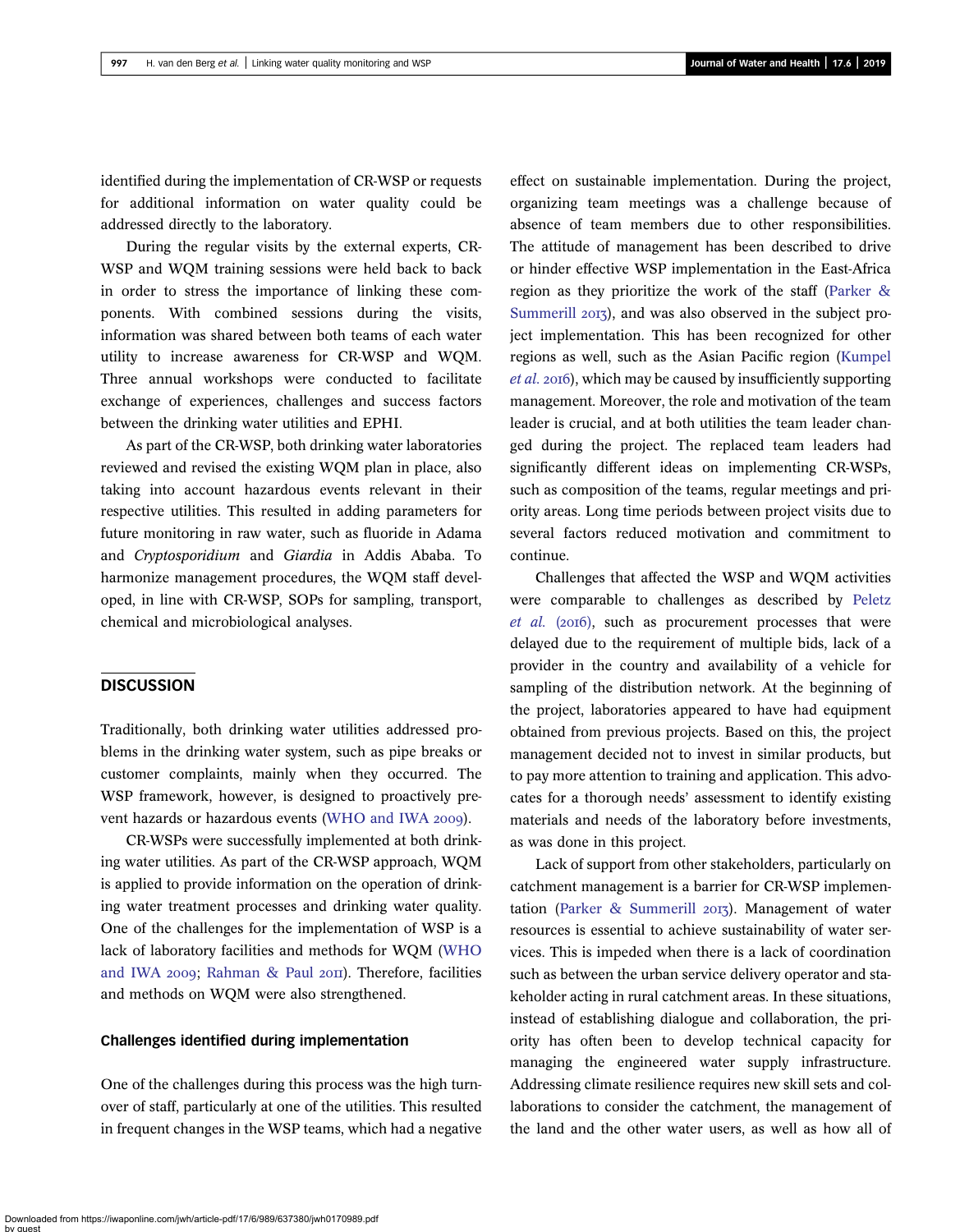these aspects are expected to change. Delivering climateresilient water supply services to the growing, developing populations of Addis Ababa and Adama is a major coordination challenge to promote inter-sectoral cooperation.

#### Benefits identified during implementation

[Kumpel](#page-11-0) et al. (2018) described an assessment scheme for showing the impact of implementing WSP based on performance indicators, including infrastructure improvements, increased financial support, changes in operations and management practices, non-revenue water, water quality testing and monitoring consumer satisfaction. According to the [WHO and IWA \(](#page-12-0)2017), the main benefits of WSP implementation are:

- improved system management;
- increased awareness, knowledge and understanding among staff;
- increased promotion and knowledge sharing;
- improved communication and collaboration;
- improved water quality;
- improved monitoring;
- increased capacity building and training;
- improved record keeping;
- improved managerial and operational procedures.

This shows that most benefits are related to performance indicators which can not easily be numerically measured, with the exception of improved water quality. One challenge in documenting improvement is that the water supplies for which data are available at the outset tend to be highercapacity supplies with high indicator levels at baseline already, whereas other supplies with more room for improvement tend to lack baseline data, making it challen-ging to document improvement ([Kumpel](#page-11-0) et al. 2018). Although at the beginning of the project, no clear performance indicators were set to measure the impact of WSP implementation, most of the above-mentioned benefits of WSP implementation could be confirmed, including the linkage to improved monitoring activities. Both water utilities reported that implementation of CR-WSPs resulted in a more proactive attitude and approach of managing the water supply, thereby preventing health hazards. Adama reported an improved reputation with the consumers. Prioritizing risks was assessed by the teams to be a solid basis for action and for attracting funding for improvements. Recently, positive customer feedback was received for action taken in the case of leakages or complaints for both water utilities. During the implementation of CR-WSP, most time was spent on the first four steps of CR-WSP. This was also described by [Sutherland & Payden \(](#page-12-0) $20I7$ ) for South-East Asia. A budget was allocated for quick wins, which were executed two to three years after the beginning of project implementation. It might be more motivating to have quick wins at an earlier stage, to motivate the team and management. These quick wins demonstrated the positive effects of the CR-WSP approach using the risk assessment as a basis.

Compared to the situation prior to the project, the laboratory staff was more motivated, because of investments that were done in the first part of the project, such as purchasing of materials and implementation of methods. The laboratory staff did not change frequently and this had a positive influence on the motivation of WQM implementation. The project introduced monitoring of additional parameters, or monitoring existing parameters more frequently, to extend information on compliance with the national standards ([Ethiopian Standards Agency](#page-11-0) 2013).

Although over the past decades monitoring of drinking water as a final product has been the norm globally to determine whether drinking water is free from contamination, it has become clear that this is often too little and too late. Final product monitoring only provides information on a limited amount of water sampled at a given time, a limited number of parameters, and results are only available after possibly contaminated water has been consumed. Introduction of a risk management approach, such as CR-WSP, provides more focus on safely managing the processes to guarantee safe drinking water. WQM is important to verify whether the CR-WSP is effective. Due to introducing or improving methods for WQM, the laboratories were able to provide information on source water quality, drinking water operations and drinking water quality that could inform CR-WSP.

Both CR-WSP and WQM benefit from strengthening the link between them: better risk management decisions could be made based on WQM data, whereas WQM could be adapted based on the input from CR-WSP. Another benefit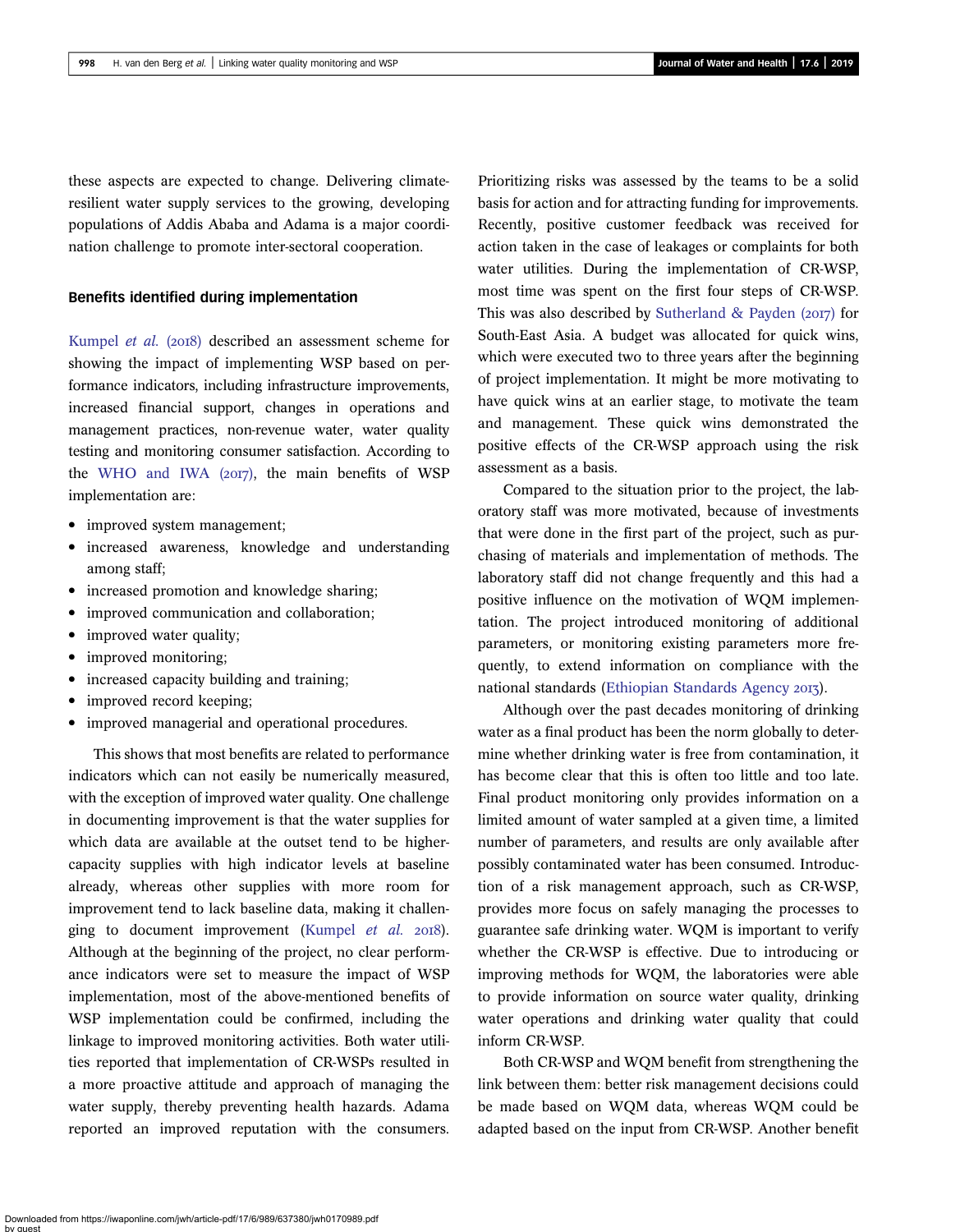was that there was better understanding on the activities and needs from different departments. For instance, staff in the distribution network did not understand why results of E. coli were given only after 2 to 3 days. By sharing the need for rapid results in the distribution network and the supply information on the methodology for detection, mutual understanding was created. Through consultation with the laboratories, an alternative was found to provide reliable results within a shorter time period. This example showed that communication between laboratory staff and CR-WSP is important. During the project, the importance of linking CR-WSP and WQM was stressed in annual meetings and during regular visits.

A risk-based WQM approach is important for independent surveillance, particularly when limited funding is available to optimally detect evidence for the existence of risks for public health. Several organizations, such as the WHO and United Nations Economic Commission for Europe, support cost-effective and risk-based drinking water quality surveillance approaches [\(WHO](#page-12-0) 2015). During CR-WSP implementation, several risks were identified that affected water quality from source to tap. These risks were communicated to the WQM team for adapting existing WQM to a more risk-based approach. By initiating trend analyses in the water quality, information will be gathered on the presence of several parameters over the years, and will also inform about seasonal fluctuations. As a result, identified trends or fluctuations can support preventing future exceedances of the threshold values. Climate change can have negative effects on the water quality of source water and drinking water ([Delpla](#page-11-0) et al. 2009), and this project initiated research on the effects of extreme weather events on source water quality and drinking water operations to support riskbased WQM and CR-WSP. Not only climate change, but also other developments, such as urbanization, population growth, illegal settlements or industrialization, might have a negative impact on the source water quality and introduce or exacerbate risks and should therefore be considered in CR-WSPs, and may require adaptation of WQM.

To increase the sustainability and the visibility of the work of the CR-WSP and WQM teams at the drinking water utilities, participation in platforms is crucial to address water safety in the catchment and to be supported by external stakeholders. Within this project, collaboration between both drinking water utilities and the government (EPHI) was established, in order to share experiences and address challenges on both CR-WSP and WQM. Stakeholders who participated in the training sessions and who supported the implementation of CR-WSP and improvement of WQM at both drinking water utilities may serve as (national) focal points for further CR-WSP implementation and improving WQM in Ethiopia in the future. Small and medium water supplies could benefit from the knowledge and expertise on CR-WSP implementation gained within this project to implement CR-WSP in conjunction with WQM in their supplies. At the end of 2018, four members from the CR-WSP teams were involved to support the implementation of CR-WSP in four small towns in Oromia and may continue with other small towns.

## **CONCLUSIONS**

Continuously linking WQM and CR-WSP showed to be beneficial for both project parts, as knowledge was constantly shared between different experts within the water utilities and the use of this obtained information could be optimized. At both drinking water utilities, CR-WSPs, as described in the Ethiopian Guidelines for Urban Utility Managed Piped Drinking Water Supplies [\(MoWIE](#page-11-0) 2015), were implemented, and WQM was strengthened, including compliance monitoring and operational monitoring at the utilities and source WQM at EPHI. This supports the benefit described in the literature, that one of the main benefits of WSP implementation is improved water quality testing and monitoring consumer satisfaction. Monitoring data provided evidence that was used for risk management decisions as part of CR-WSP and identified risks from CR-WSP were used to adapt WQM in a way that data are more meaningful. Such a risk-based WQM approach is better suited to anticipate environmental variations caused by climate change, urbanization, population development or seasonal fluctuations. The improvement of WQM and introduction of CR-WSP in one project at the same time supported adaptation of WQM approaches through introducing additional parameters and new methods. If the risk assessment of a CR-WSP identifies the need to analyse for additional parameters in order to verify water safety, it is very advantageous if funds have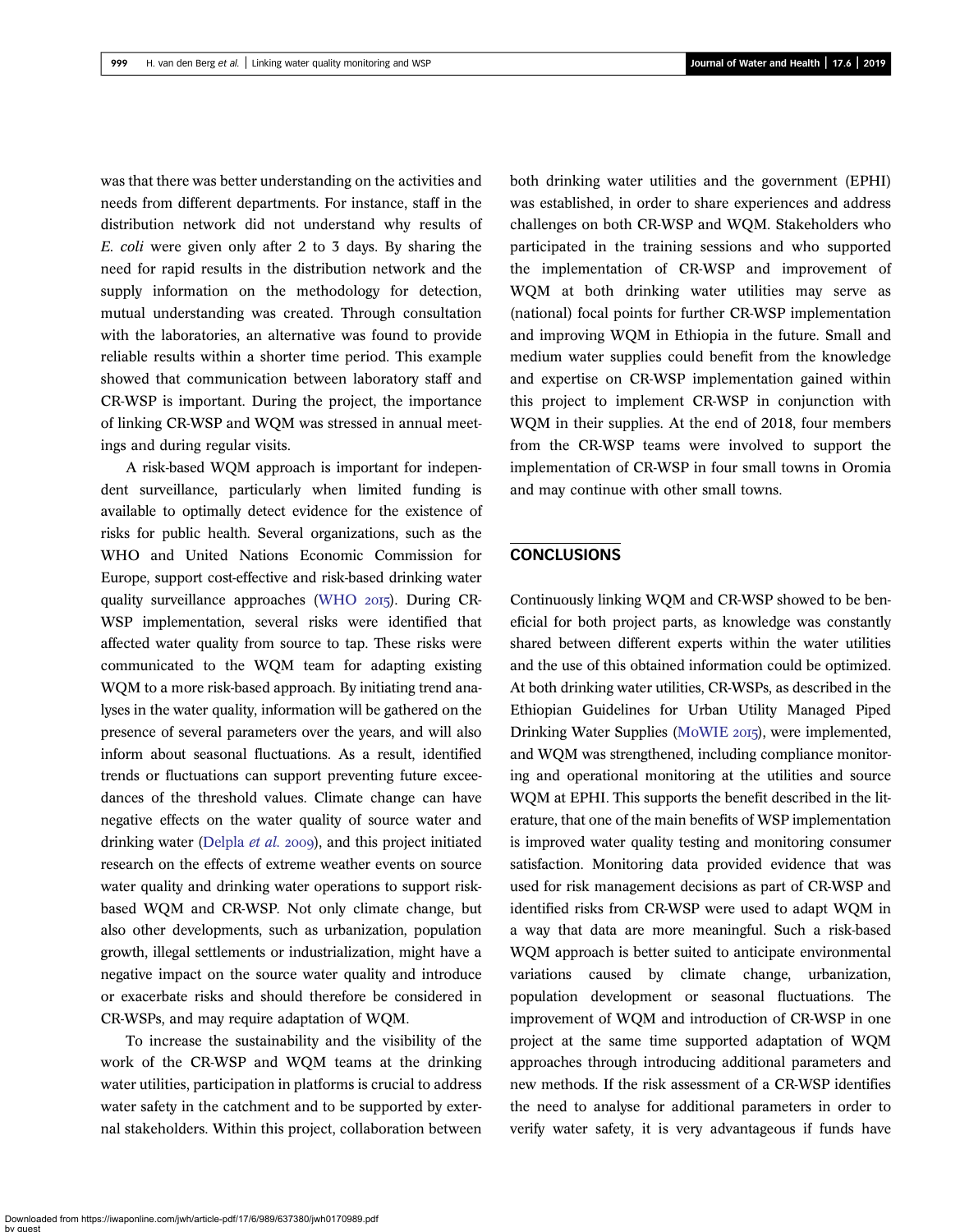<span id="page-11-0"></span>already been allocated for improving and extending WQM, as was the case in this project.

CR-WSP and WQM are iterative processes, indicating that drinking water utilities need to continue with these approaches also after project completion for sustainable application.

## ACKNOWLEDGEMENTS

The authors thank staff from AAWSA, AWSSE, VEI and EPHI for collaboration and support for the implementation of CR-WSP and strengthening WQM. We would also like to thank the other project partners, Water Authority Vallei en Veluwe, Water Authority Zuiderzeeland, Oromia Water Mineral and Energy Bureau and MetaMeta for their efforts and improvements made under S2TAB. The authors thank Saskia Rutjes (RIVM) for critically reading the manuscript. Furthermore, the authors thank Waltaji Terfa and Angella Rinehold for collaboration on Water Safety Planning. Finally, the authors thank the Netherlands Enterprise Agency (RVO) of the Dutch Ministry of Economic Affairs for funding the project S2TAB.

## **REFERENCES**

- Adane, M., Mengistie, B., Kloos, H., Medhin, G. & Mulat, W. [Sanitation facilities, hygienic conditions, and prevalence of](http://dx.doi.org/10.1371/journal.pone.0182783) acute diarrhea among under-fi[ve children in slums of Addis](http://dx.doi.org/10.1371/journal.pone.0182783) [Ababa, Ethiopia: baseline survey of a longitudinal study.](http://dx.doi.org/10.1371/journal.pone.0182783) PloS one 12 (8). https://doi.org/10.1371/journal.pone.0182783.
- Browne, L. B., Menkir, Z., Kahi, V., Maina, G., Asnakew, S. & Tubman, M. 2015 Notes from the field: hepatitis E outbreak among refugees from South Sudan - Gambella, Ethiopia, April 2014–January 2015. MMWR Morbidity and Mortality Weekly Report 64, 537.
- Delpla, I., Jung, A. V., Baures, E., Clement, M. & Thomas, O. [Impacts of climate change on surface water quality in](http://dx.doi.org/10.1016/j.envint.2009.07.001) [relation to drinking water production.](http://dx.doi.org/10.1016/j.envint.2009.07.001) Environmental International 35, 1225–1233. http://dx.doi.org/10.0.3.248/j. envint.2009.07.001.
- Ethiopian Standards Agency 2013 Compulsory Ethiopian Standard for Drinking Water Specification, CES-58. Addis Ababa, Ethiopia.
- Howard, G. & Bartram, J. 2003 Domestic Water Quantity, Service Level and Health. WHO/SDE/WSH/03.02. Geneva, Switzerland.
- Kumpel, E., Peletz, R., Bonham, M. & Khush, R. 2016 [Assessing](http://dx.doi.org/10.1021/acs.est.6b02707) [drinking water quality and water safety management in Sub-](http://dx.doi.org/10.1021/acs.est.6b02707)[Saharan Africa using regulated monitoring data](http://dx.doi.org/10.1021/acs.est.6b02707). Environmental Science and Technology 50, 10869–10876.
- Kumpel, E., Delaire, C., Peletz, R., Kisiangani, J., Rinehold, A., De France, J., Sutherland, D. & Khush, R. 2018 [Measuring](http://dx.doi.org/10.3390/ijerph15061223) [the impacts of water safety plans in the Asia-Paci](http://dx.doi.org/10.3390/ijerph15061223)fic region. International Journal of Environmental Research and Public Health 15, 1223. doi:10.3390/ijerph15061223.
- Ministry of Health (MoH) of the Federal Democratic Republic of Ethiopia 2011 National Drinking Water Quality Monitoring and Surveillance Strategy. Addis Ababa, Ethiopia.
- Ministry of Health (MoH) of the Federal Democratic Republic of Ethiopia National Drinking Water Quality Monitoring and Surveillance Strategy. Addis Ababa, Ethiopia.
- Ministry of Water, Irrigation and Electricity (MoWIE) of the Federal Democratic Republic of Ethiopia 2015 Climate Resilient Water Safety Plan Implementation. Guidelines for Urban Utility Managed Piped Drinking Water Supplies. Addis Ababa, Ethiopia.
- Parker, A. & Summerill, C. 2013 [Water Safety Plan](http://dx.doi.org/10.3362/1756-3488.2013.013) [implementation in East Africa: motivations and barriers](http://dx.doi.org/10.3362/1756-3488.2013.013). Waterlines 32, 113–124.
- Peletz, R., Kumpel, E., Bonham, M., Rahman, Z. & Khush, R. [To what extent is drinking water tested in sub-Saharan](http://dx.doi.org/10.3390/ijerph13030275) [Africa? A comparative analysis of regulated water quality](http://dx.doi.org/10.3390/ijerph13030275) [monitoring](http://dx.doi.org/10.3390/ijerph13030275). International Journal of Environmental Research and Public Health 13 (3), 275. doi: 10.3390/ ijerph13030275.
- Rahman, M. M. & Paul, C. K. 2011 [Implementation of water safety](http://dx.doi.org/10.3329/jsf.v9i1-2.14657) [plans in Bangladesh: situation and need analysis.](http://dx.doi.org/10.3329/jsf.v9i1-2.14657) Journal of Science Foundation 9, 141–161.
- Rickert, B. & van den Berg, H. 2018 Climate Resilient Water Safety Plans (CR-WSP). Compilation of Potential Hazardous Events and Their Causes. Available from: [https://www.](https://www.umweltbundesamt.de/en/document/climate-resilient-water-safety-plans-cr-wsp) [umweltbundesamt.de/en/document/climate-resilient-water](https://www.umweltbundesamt.de/en/document/climate-resilient-water-safety-plans-cr-wsp)[safety-plans-cr-wsp](https://www.umweltbundesamt.de/en/document/climate-resilient-water-safety-plans-cr-wsp) (accessed 2 January 2019).
- Rickert, B., van den Berg, H., Bekure, K., Girma, S. & de Roda Husman, A. M. 2019 [Including aspects of climate change into](http://dx.doi.org/10.1016/j.ijheh.2019.05.007) [water safety planning: literature review of global experience](http://dx.doi.org/10.1016/j.ijheh.2019.05.007) [and case studies from Ethiopian urban supplies.](http://dx.doi.org/10.1016/j.ijheh.2019.05.007) International Journal of Hygiene and Environmental Health 222, 744–755.
- Samson, J., Berteaux, D., McGill, B. J. & Humphries, M. M. 2011 [Geographic disparities and moral hazards in the predicted](http://dx.doi.org/10.1111/j.1466-8238.2010.00632.x) [impacts of climate change on human populations.](http://dx.doi.org/10.1111/j.1466-8238.2010.00632.x) Global Ecology and Biogeography 20, 532–544. http://dx.doi.org/10. 1111/j.1466-8238.2010.00632.x.
- Seneviratne, S. I. 2012 [Climate science: historical drought trends](http://dx.doi.org/10.1038/491338a) [revisited.](http://dx.doi.org/10.1038/491338a) Nature 491, 338–339. https://doi.org/10.1038/ 491338a.
- Simane, B., Beyene, H., Deressa, W., Kumie, A., Berhane, K. & Samet, J. 2016 Review of climate change and health in Ethiopia: status and gap analysis. Ethiopian Journal of Health Development 30, 28–41.

Downloaded from https://iwaponline.com/jwh/article-pdf/17/6/989/637380/jwh0170989.pdf by guest